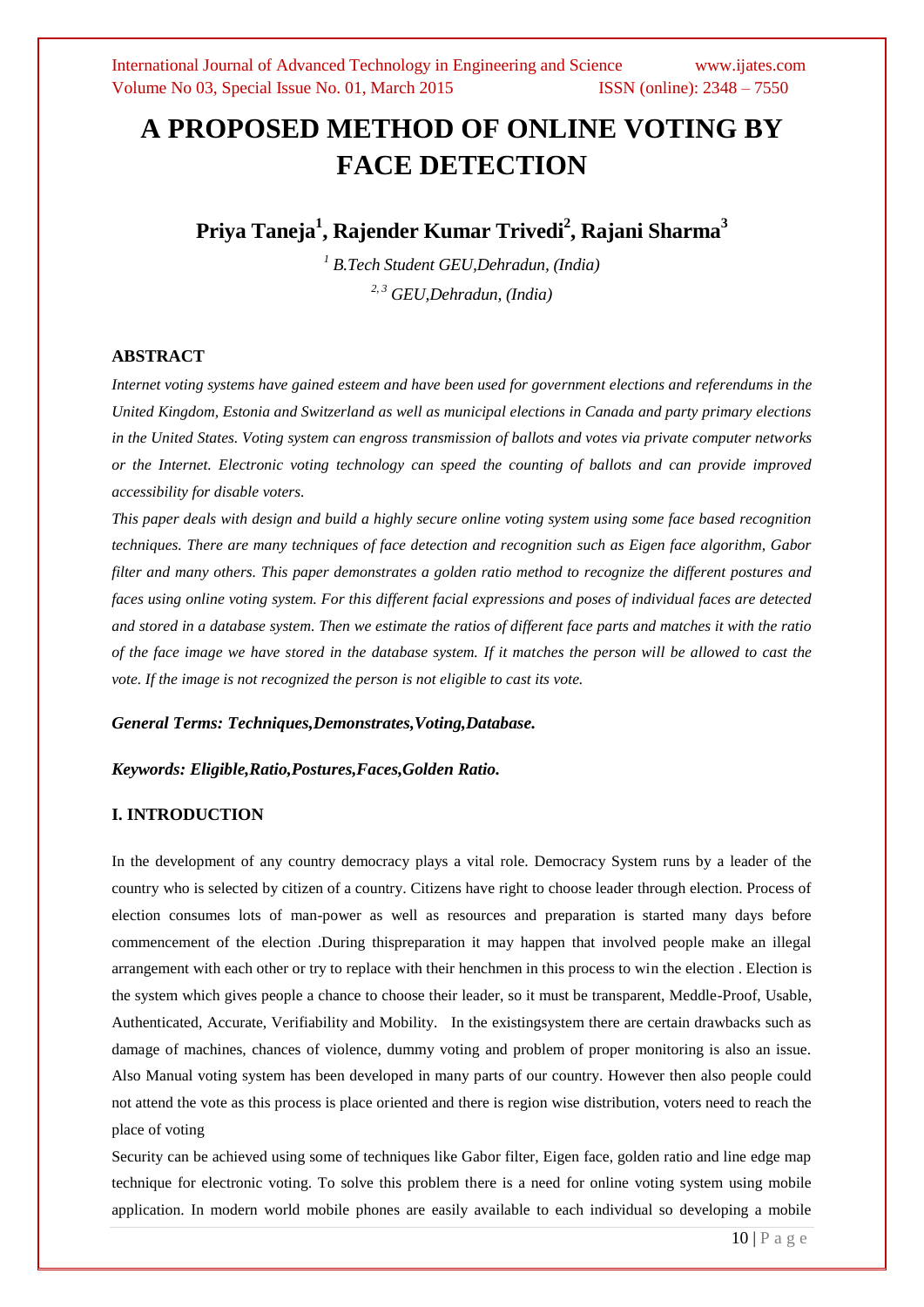application will make the system more expedient and effortless for the user to cast its vote from home or any other place oriented location.

### **II. PROBLEMSTATEMENT**

Online voting has not been yet implemented in our country.Manual voting system has been developed in many parts of our country which is not safe and secure too.The voter which is not eligible can also cast its vote by fake means.This may lead to many problems such as an untalented,undesirable leader will get selected and it will have a direct impact on the growth of our nation.

#### **III. EXISTING VOTING SYSTEM**

In current voting system allocation of polls is done by election commission in advance. Generally polling booth is setup in school and community halls. Voter"s card is distributed before one week so; the people can come to know about the location of voting. Time and place for voting is predefined. Each polling station is opened for at least 8 hours on the Election Day. Different fingerprints of a person are taken. Here there is a high security risk. A person may with fake voting card can also cast its vote. Such a method is not an effective way. It must be stopped. Also to maintain discipline and security requires a huge amount of man power therefore; it is bit difficult to accomplish election in a single day. Due to such problems of existing voting system there is a need to develop a anticipated system in which user can cast its vote without any reason or excuse of not casting the vote.

### **IV. DIFFERENT PROPOSEDTECHNIQUES FOR FACE RECOGNITION**

#### **4.1 Gabor Filter Technique**

The voter's image which is captured using a webcam is used as the input in this face detection algorithm. Before entering image to Gabor filters, it must be normalized. Gabor filter algorithm consists of 40 filter used to detect faces from the captured image; the proposed system applied different Gabor filters on the image to generate 40 images with different angles and orientation. Next, maximum intensity points in each filtered image are calculated and marked as fiducially points. If the distance is minimum between these face points then system reduces the points. The next step is calculating the distances between the reduced points using distance formula. At last, the calculated distances are compared with Gabor database. If match occurs,it means that the image is recognized as a face.

#### **4.2 Eigen Face Technique**

In Eigen face algorithm we acquire a database of face images, calculate the eigenfaces and determine the face space with all them. It will be necessary for further recognitions. When a new image is found, calculate its set of weights. Determine if the image is a face; to do so, we have to see of it is close enough to the face space. Finally, it will be determined if the image corresponds to a known face of the database of not.

Analysis and experimental results indicate that the eigenface algorithm, which is essentially a minimum distanceclassifier, works well when lighting variation is small. Its performance deteriorates significantly as lighting variation increases.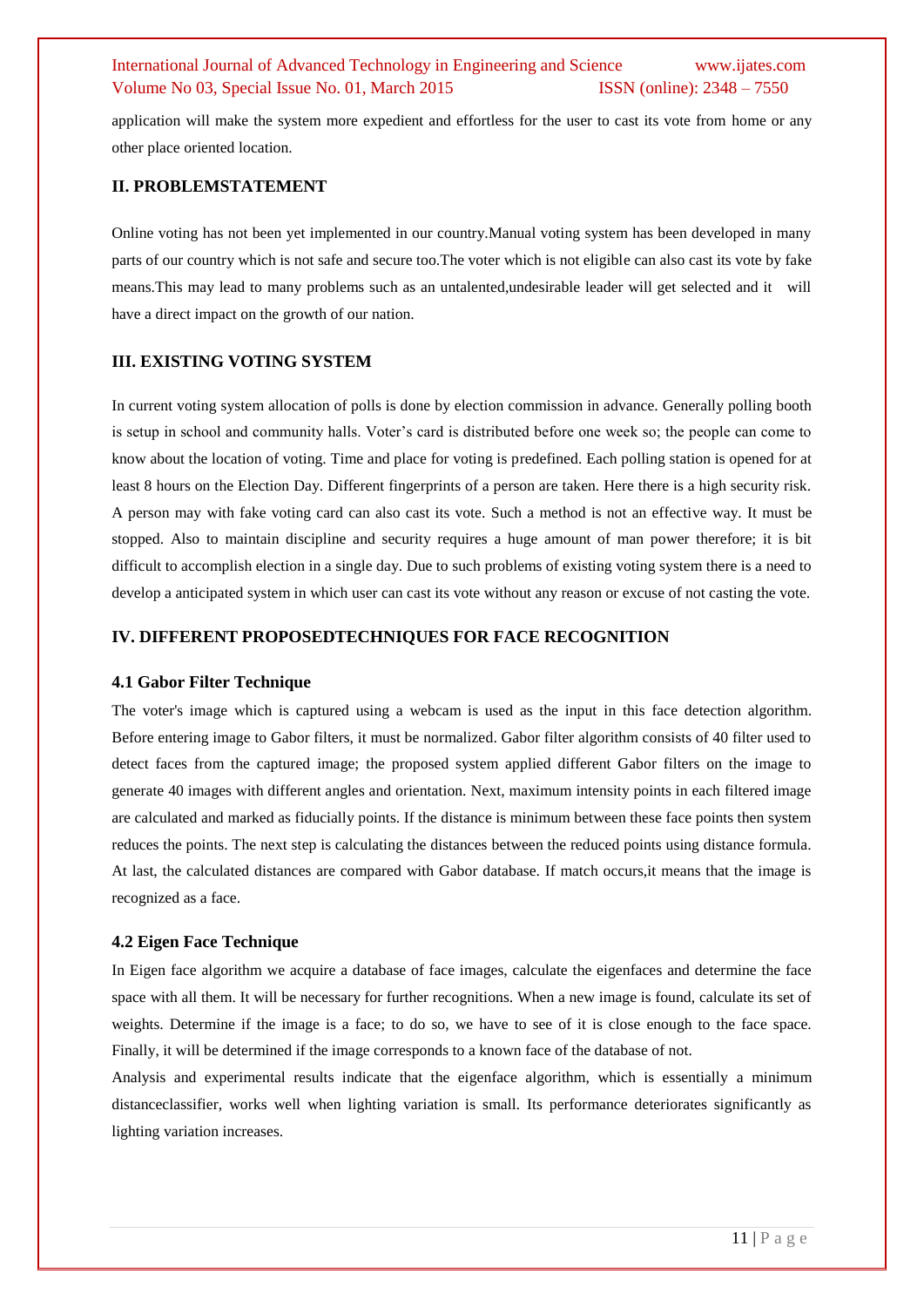### **4.3 Golden Ratio Technique**

The human face golden ratio means the most beautiful face ratio. It has "Three parts" and "Five eyes", the "Three parts" means from hairline to eyebrow, from eyebrow to nose and from nose to chin. The "Five eyes" means human face is five eyes width. If human face conform the two conditions, we can call human face golden ratio.

### **4.4 Line Edge Map (LEM) Technique**

Face recognition using line edge map .This algorithm describes a new technique based on line edge maps (LEM) to accomplish face recognition. In addition, it proposes a line matching technique to make this task possible. In opposition with other algorithms, LEM uses physiologic features from human faces to solve the problem. It mainly uses mouth, nose and eyes as the most characteristic ones.

These are all the above techniques we can use for face recognition. But in my opinion the best one which we can use are line edge map technique and golden ratio technique.

### **V. PROPOSED TECHNIQUE**

In India today also ballot machines are used for voting instead of many algorithms present which can be implemented practically to form a system through which people can online conduct the voting system. To implement or form such a system different algorithms are present through which we can practically implement this system. But this research paper proposes the use of two techniques mainly line edge map technique and the golden ratio technique.

As the discussion begins with voting through mobile device, first an application is required through which voters can commune. Secure data centre is required to store and fetch the data as per requirement. Still there is a question of gathering voter's information. We need to use existing database in which voters information exist. Voters/citizens information is available in "ADHAR CARD" database. Assume that almost every next person is having mobile phone on which our application program will execute. To begin with mobile based voting system throughout voting process an internet connection is essential. After connection is established voters need to download application from a specific source. After downloading and installing, start the application for face recognition to do this need to start front camera of smart device once it"s started then need to examine face throughfront camera of smart device then system compares scanned image with centralized stored information this is called as sign in process. Once face is recognized successfully the complete detail of voter comes from "ADHAR CARD" database and related information exists on mobile device. Within this application list of candidates appear as per place which is fetched from "ADHAR CARD". From the list, voters can select any one candidate as per his/her choice and after selecting the candidate voting is accomplished. So, after selecting particular candidate counting is incremented by one centrally.Database is used to fetch the information of voter and only one flag attribute constructed when user performs face recognition flag default value is zero changes to one which indicates that particular voter has given the vote and another separate database is used to store count of votes. So, as per Indian constitution it also preserves secure ballot. If Voters do not have any smart device in such situation one common location is assigned for voting through mobile phones. So, on this location only few persons are involved to carry out this process.

To implement such an application we chiefly using two techniques in this research work. These are Line Edge Map technique and golden ratiotechnique.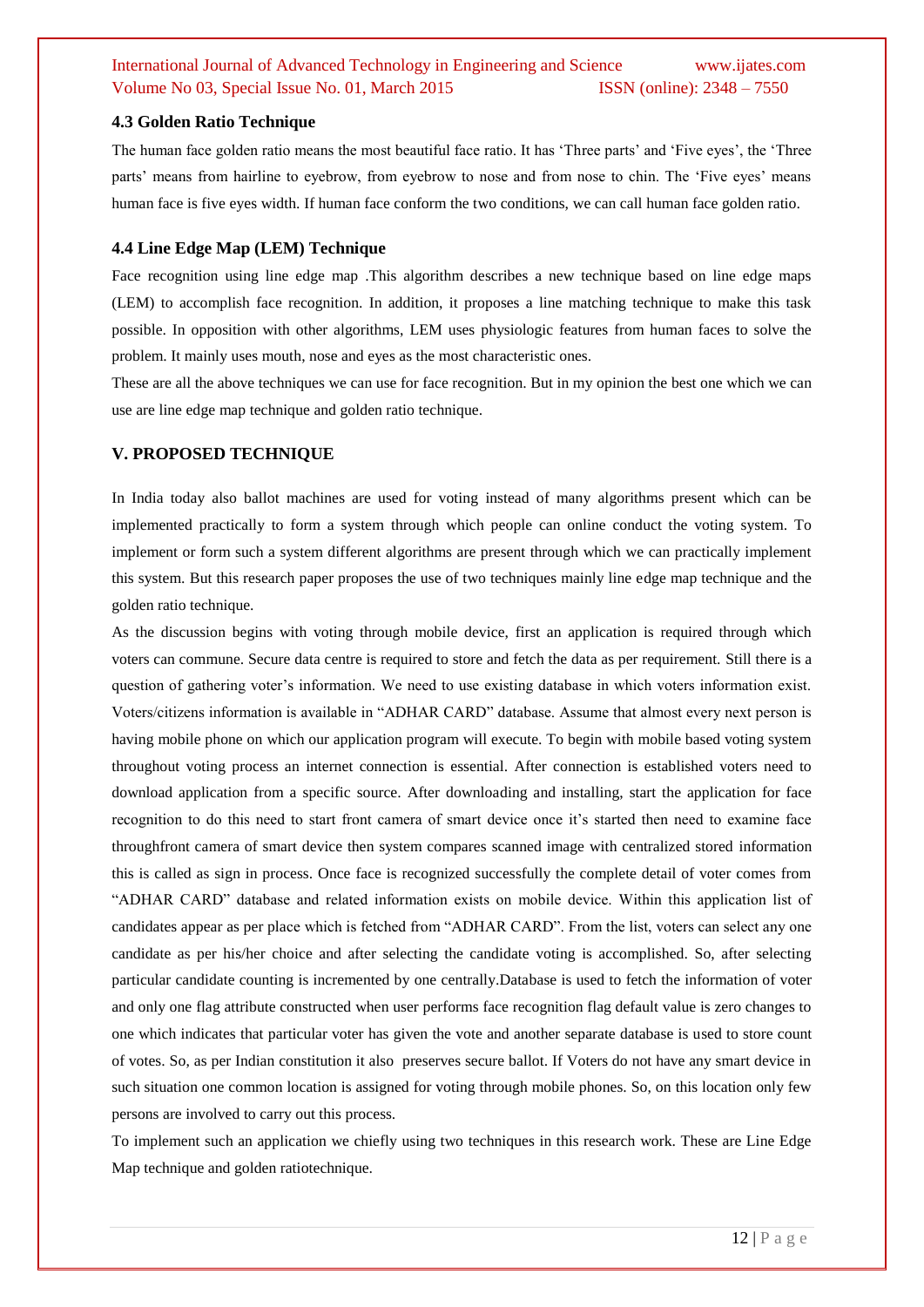### **5.1 Methodlogy**

Line edge map (LEM) describes a technique to accomplish face recognition. In addition, it proposes a line matching technique to make this task possible. In conflict with other algorithms,LEM uses physiologic features from human faces to resolve the problem. It mostly uses mouth, nose and eyes as the majority feature ones. In order to determine the similarity of human faces the face images are firstly converted into gray-level pictures.

The images are preset intobinary edge maps using Sobel edge detection algorithm. This system is much related to the way human beings identify other people faces as it was acknowledged in many psychological studies. The main advantage of line edge maps is the low sensitiveness to illumination changes, because it is a halfway image representation derived from low-level edge map representation. The algorithm has another important improvement; it is the low memory requirements because the kind of data used. It also keeps face features in a very simplified level.

One of the most important parts of the algorithm is the Line Segment Hausdorff Distance (LHD) described to accomplish an exact matching of face images. This method is not oriented to calculate exact lines form different images; its main characteristic is its flexibility of size, position and orientation.

Given two LEMs  $P^1 = \{p_1, p_2, \ldots, p_n\}$  (face from the database) and  $T^1 = \{t_1, t_2, \ldots, t_n\}$  an (input image to be detected); the LHD is represented by the vector  $\bar{A}(\vec{p}_{i}, \vec{r}_{i})$ . The elements of this vector represent themselves three difference distance measurements: orientation distance, parallel distance and perpendicular distance respectively.

## $A_{\Theta}(p_i^1, T_i^1) = [f^{\Theta}(p_i^1, t_i^1)]$ ,  $A_{||}(p_i^1, t_i^1) = \min(l^1, l^2)$ ,  $A_{\perp}(p_i^1, t_i^1) = l_{\perp}$

The function  $\theta$  ( $p_i^1$ , $t_i^1$ ) represents the smallest intersection angle between the lines  $(p_i^1, t_i^1)$ . The function f is a penalty nonlinear function that ignores smaller angles and penalizes greater ones. It can be used as the penalty function. Then the parallel and perpendicular distance are calculated with distance formula. Finally, the distance between the two segments is calculated.

The main strength of this distance measurement is that measuring the parallel distance, we choose the minimum distance between edges. It helps when line edge is strongly detected and the other one not. It avoids shifting feature points. However, it also has a weakness; briefly, it can confuse lines and not detect similarities that should be detected. In order to avoid errors, another measurement can be made. We can add a new parameter to the Hausdorff distance, comparing the number of lines in the images is a good method to exclude images. After measuring the parallel distance we will calculate the golden ratio with the help of parallel distance we have calculated. The golden ratio of the with the help of distance of line will give the exact ratio between the position of different face parts and we can recognize the face moraccurately and competently.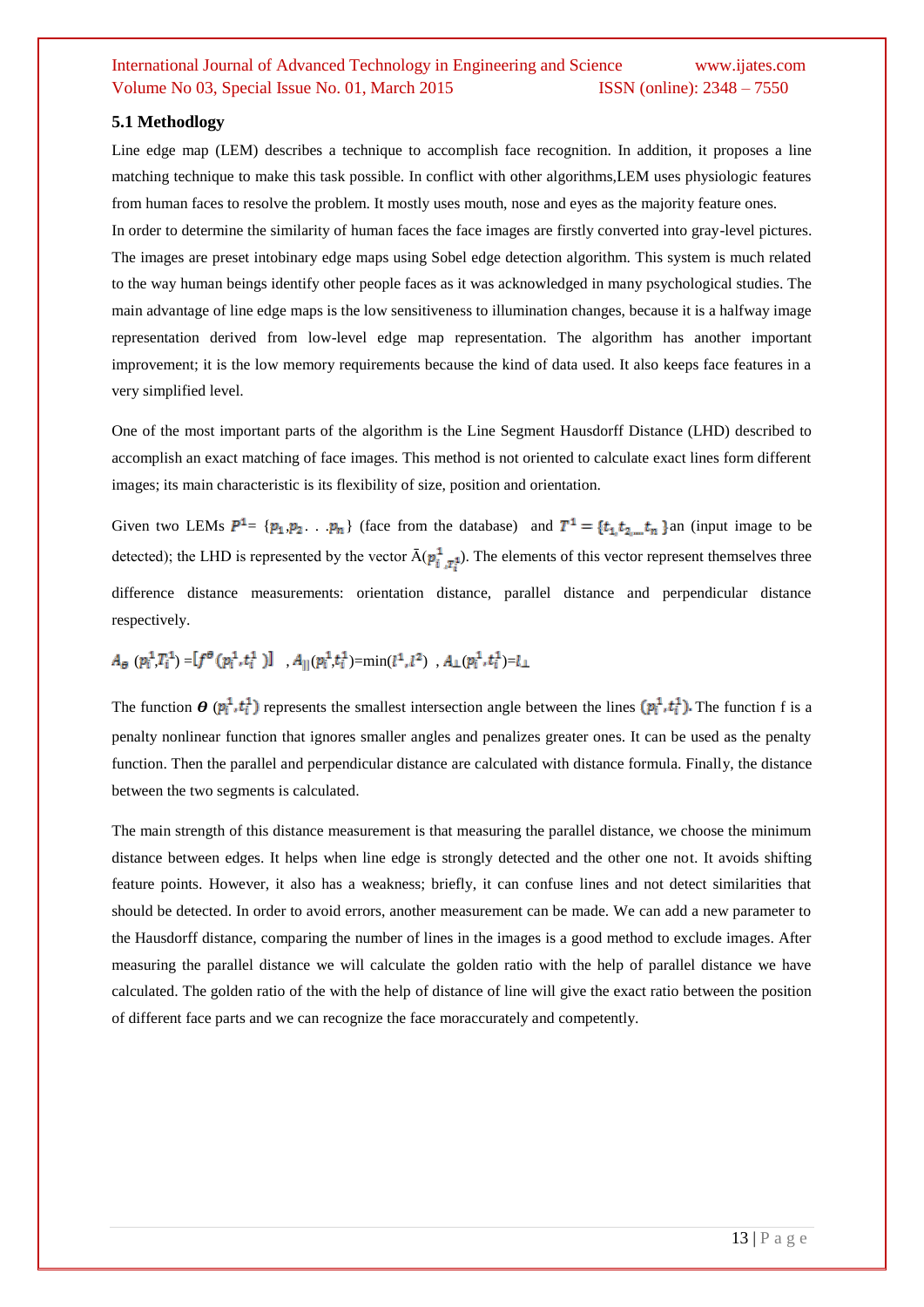

**Figurel: Process Of Face Detection** 

### **VI. CONCLUSION**

In this paper we have applied a technique for improving the status of voting system to present a highly secure Online Voting System.The security level of our system is greatly improved by the new application method for each voter. The user authentication process of the system is improved by adding face recognition in an application which will identify whether the particular user is authenticated user or not.The recognition portion of the system is secured as each person will have a different golden ratio.This system will preclude the illegal practices like rigging. Thus, the citizens can be sure that they alone can choose their leaders, thus exercising their right in the democracy. The usage of online voting has the capability to reduce or remove unwanted human errors. In addition toits reliability, online voting can handle multiplemodalities, and provide better scalability for large elections. Online voting is also an excellent mechanism that does not require geographical proximity of the voters. Thus,we will be able to change the face of today"s voting system by making it corruption less. It will give a fair chance to every leader to win on the basis of his/her talent, ability and not on the basis of strength of money, powerand rule. The scope of the project can be raised to the society,institutional or nation level by using a more secure and efficient database management system that could handle hundreds, thousands or billions of users.

### **REFERENCES**

[1]. Roddick, John F., and Myra Spiliopoulou. "A bibliography of temporal, spatial and spatio-temporal data mining research." ACM SIGKDD Explorations Newsletter 1.1 (1999): 34-38.